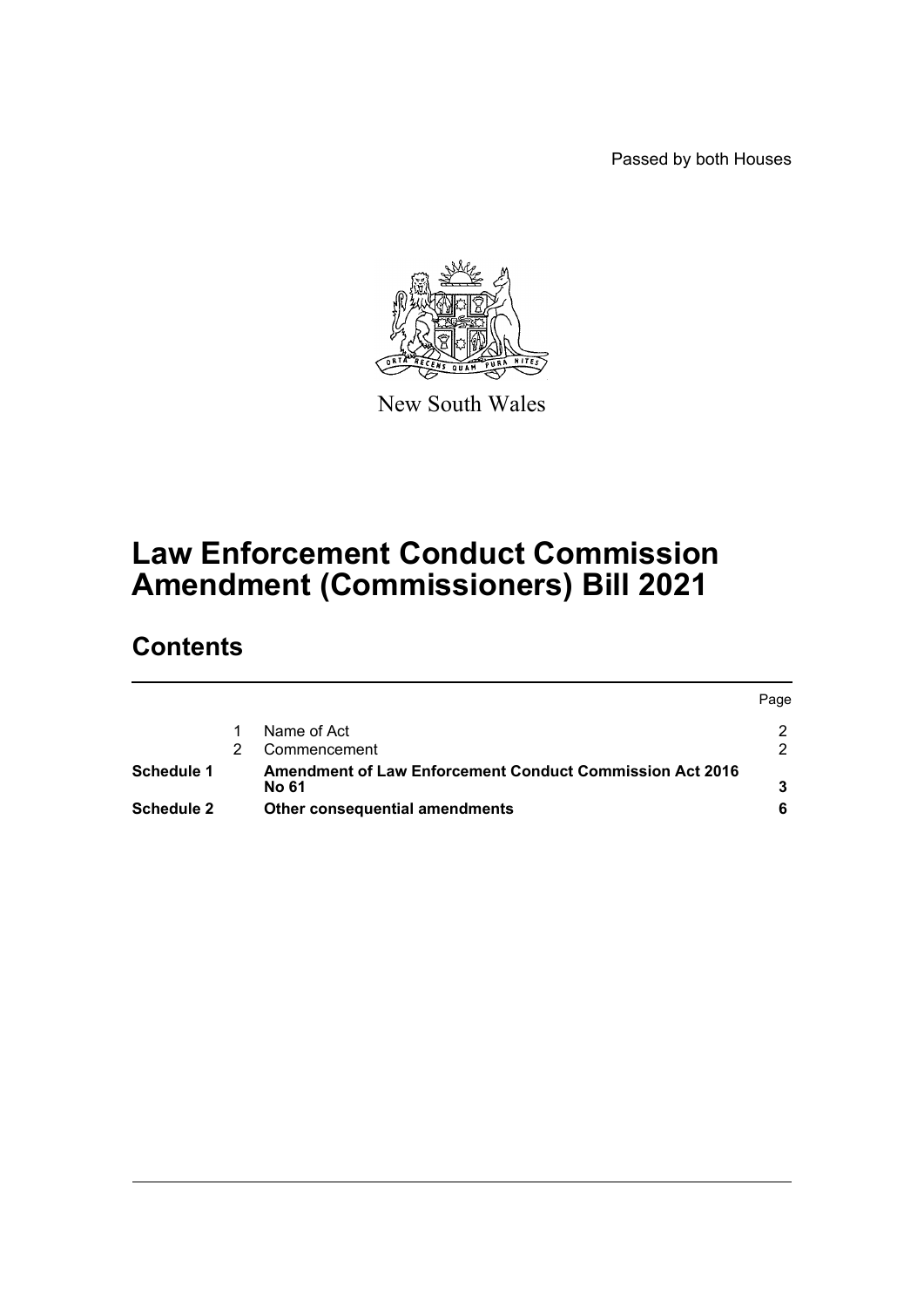*I certify that this PUBLIC BILL, which originated in the LEGISLATIVE COUNCIL, has finally passed the LEGISLATIVE COUNCIL and the LEGISLATIVE ASSEMBLY of NEW SOUTH WALES.*

*Legislative Council 2021* *Clerk of the Parliaments*

New South Wales

# **Law Enforcement Conduct Commission Amendment (Commissioners) Bill 2021**

Act No , 2021

An Act to amend the *Law Enforcement Conduct Commission Act 2016* to remove the office of the Commissioner for Oversight and to rename the office of the Commissioner for Integrity as the Commissioner; and for related purposes.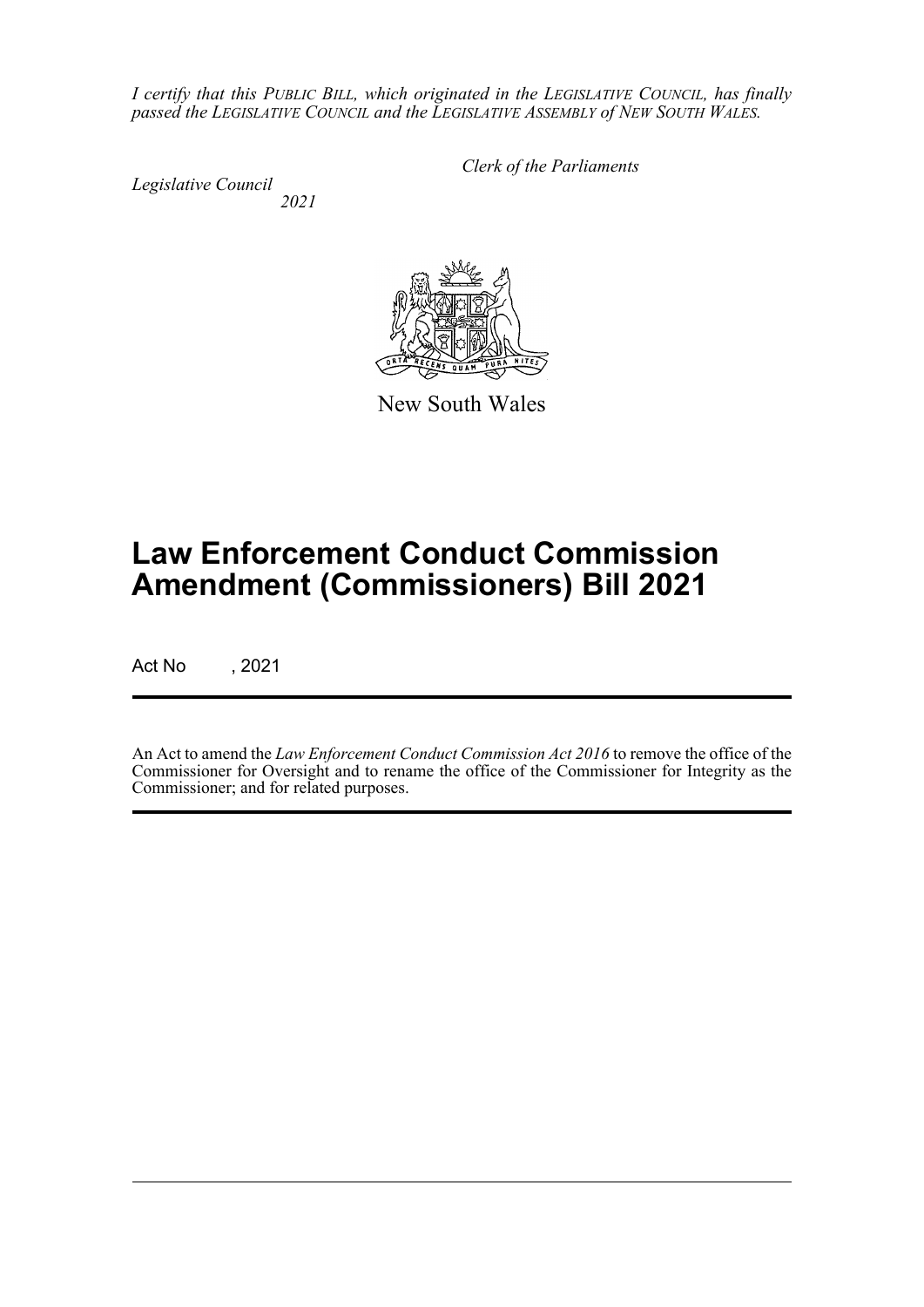Law Enforcement Conduct Commission Amendment (Commissioners) Bill 2021 [NSW]

# <span id="page-2-0"></span>**The Legislature of New South Wales enacts—**

### **1 Name of Act**

This Act is the *Law Enforcement Conduct Commission Amendment (Commissioners) Act 2021*.

# <span id="page-2-1"></span>**2 Commencement**

This Act commences on the date of assent to this Act.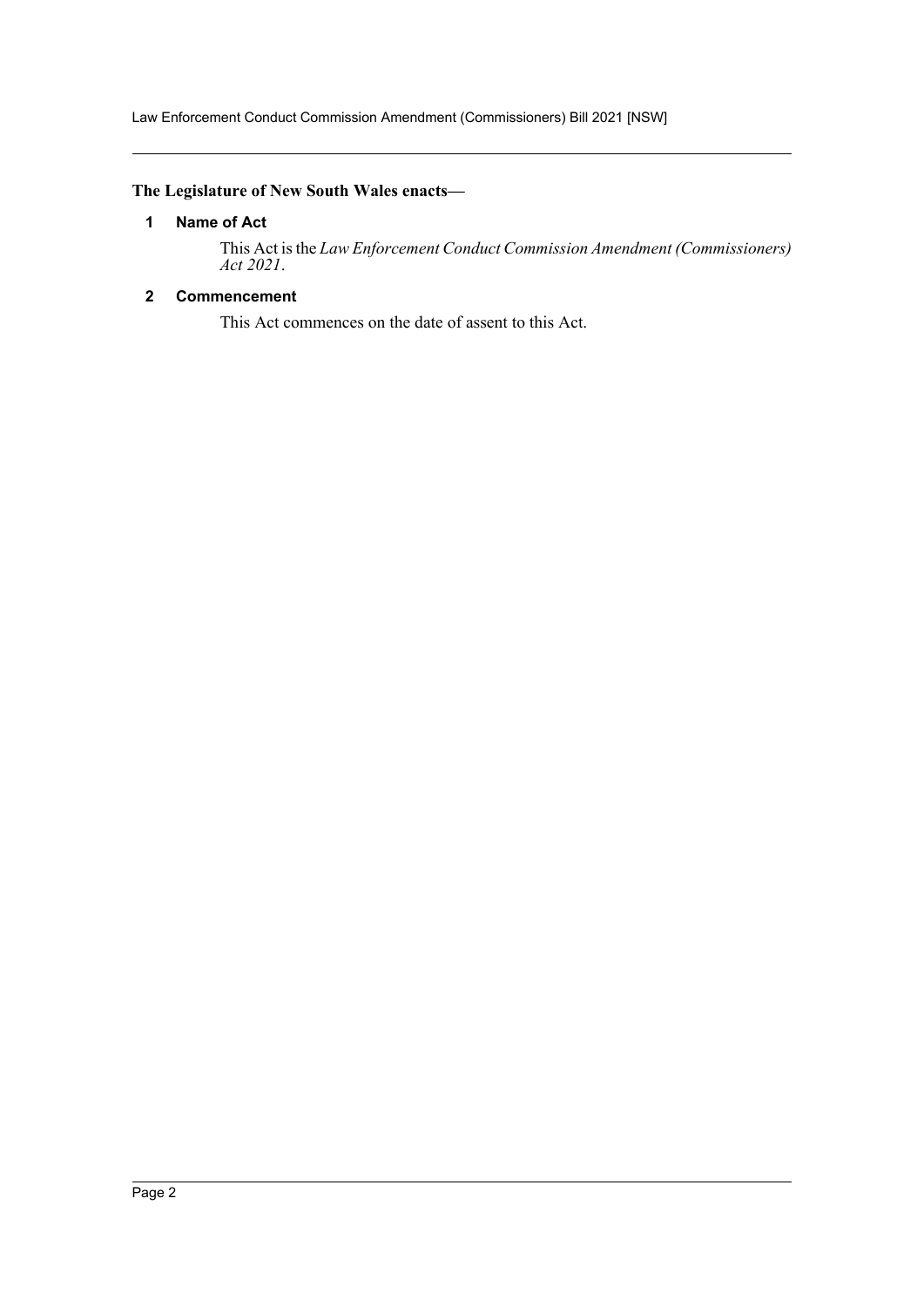# <span id="page-3-0"></span>**Schedule 1 Amendment of Law Enforcement Conduct Commission Act 2016 No 61**

# **[1] Section 4 Definitions**

Omit the definition of *Commissioner*. Insert instead—

*Commissioner* means the Chief Commissioner or other Commissioner of the Commission appointed under section 18.

### **[2] Section 4(1), definitions of "Commissioner for Integrity" and "Commissioner for Oversight"**

Omit the definitions.

## **[3] Section 18 The Commissioners**

Omit section 18(1) and (2). Insert instead—

- (1) The Commission consists of a Chief Commissioner and 1 other Commissioner appointed by the Governor.
- (2) The other Commissioner may only be appointed with the concurrence of the Chief Commissioner.

# **[4] Section 18(5)**

Omit the subsection. Insert instead—

(5) A person is not eligible to be appointed as the other Commissioner or to act in that office if the person is a police officer or a former police officer.

## **[5] Section 19 Exercise of Commission's functions**

Omit "and at least one other Commissioner" from section 19(2).

Insert instead "after consulting with the other Commissioner".

## **[6] Section 19(4)**

Omit "Except as provided by subsection (2), a decision". Insert instead "A decision".

## **[7] Section 23 Delegation**

Omit the note to section 23(3). Insert instead—

**Note—** Subsection (3)(a) prevents the delegation of functions of the Commission that may only be exercised by the Chief Commissioner after consulting with the other Commissioner.

## **[8] Section 32 Inspection of records and reports**

Omit section 32(8). Insert instead—

- (8) If the Commission makes a recommendation in the report, it may require the Commissioner of Police or Crime Commissioner—
	- (a) to advise on whether the recommendation will be implemented, and
	- (b) if the recommendation will not be implemented—to give the reasons for not implementing the recommendation.

## **[9] Section 62 Examinations**

Omit "by the Commissioner for Integrity" from section 62(1).

Insert instead "Commissioner".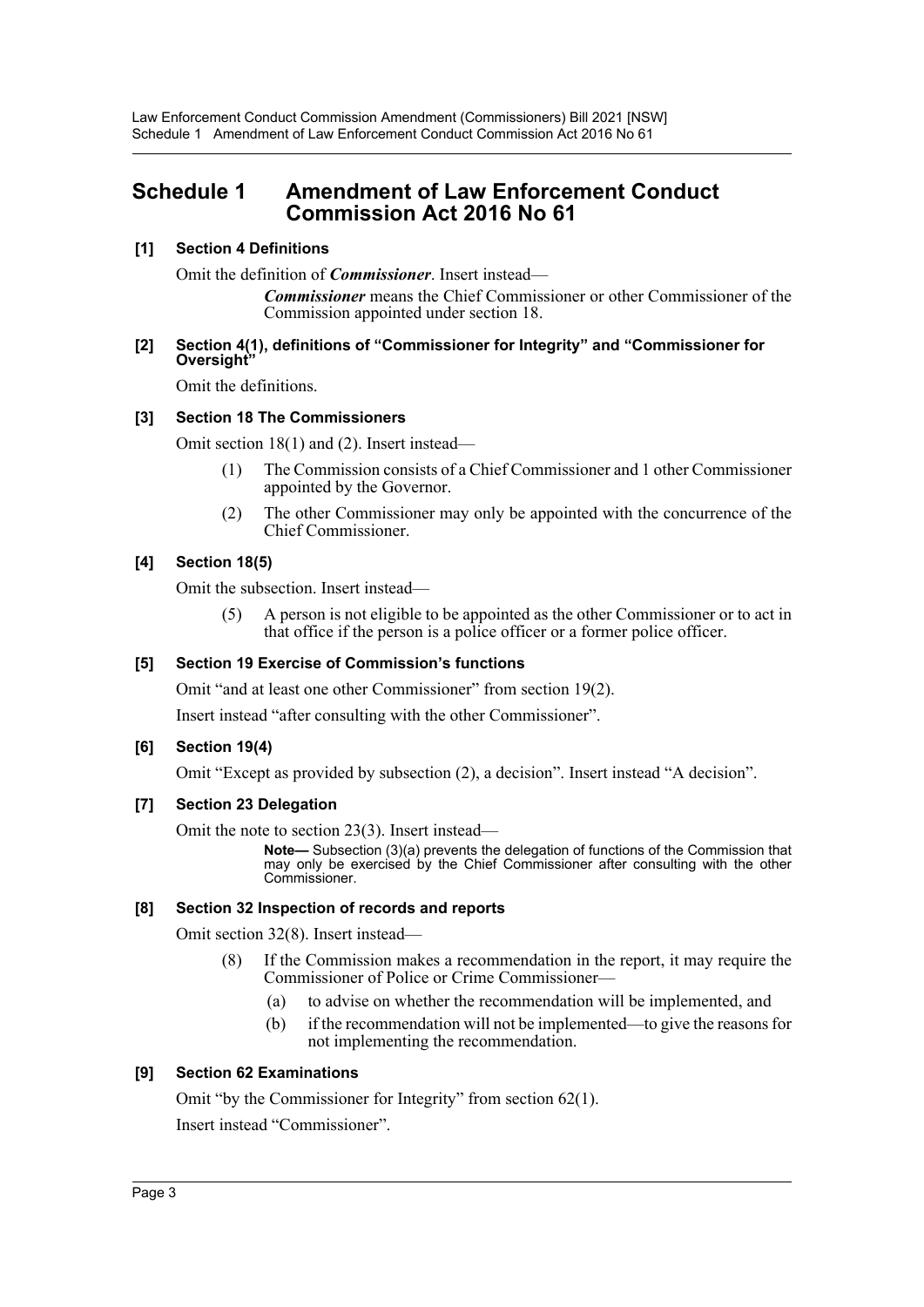#### **[10] Section 105 Commission may request review of decision on action to be taken on misconduct matter**

Omit section 105(3)(b). Insert instead—

(b) must notify the Commission whether the decision is to be changed and if not, the reasons the decision is not to be changed.

#### **[11] Section 111 Declaration of critical incident**

Omit section 111(1), note. Insert instead—

**Note—** The Commissioner of Police may delegate the Commissioner of Police's functions under this Part to another member of the NSW Police Force—see the *Police Act 1990*, section 31.

#### **[12] Section 113 Critical incident investigations**

Omit section 113(5). Insert instead—

- (5) Despite subsection (2)(c) and (d), the Commissioner of Police may, if the Commissioner of Police considers it appropriate, refer a complaint about a member of the Police Force involved in a critical incident to the Commission with a recommendation that—
	- (a) the Commission investigate the complaint, or
	- (b) the Commission investigate the complaint concurrently with the investigation by the NSW Police Force.

#### **[13] Schedule 1 Provisions relating to members of the Commission, Assistant Commissioners and alternate Commissioners**

Omit clause 3. Insert instead—

#### **3 Terms of office**

- (1) Subject to this Schedule, a person may hold office as each of the following for 1 or more terms, not exceeding 5 years in total for each office—
	- (a) the Chief Commissioner,
	- (b) a Commissioner, other than the Chief Commissioner.
- (2) Nothing in this clause prevents an instrument of appointment from specifying a term of less than 5 years.

#### **[14] Schedule 1 Provisions relating to members of the Commission, Assistant Commissioners and alternate Commissioners**

Omit "A person is not to be appointed as Chief Commissioner, Commissioner for Integrity or Commissioner for Oversight" from clause 10(1).

Insert instead "A person must not be appointed as Chief Commissioner or Commissioner".

#### **[15] Schedule 3 Savings, transitional and other provisions**

Insert at the end of the Schedule, with appropriate Part and clause numbering—

# **Part Provisions consequent on enactment of Law Enforcement Conduct Commission Amendment (Commissioners) Act 2021**

#### **Definitions**

In this Part—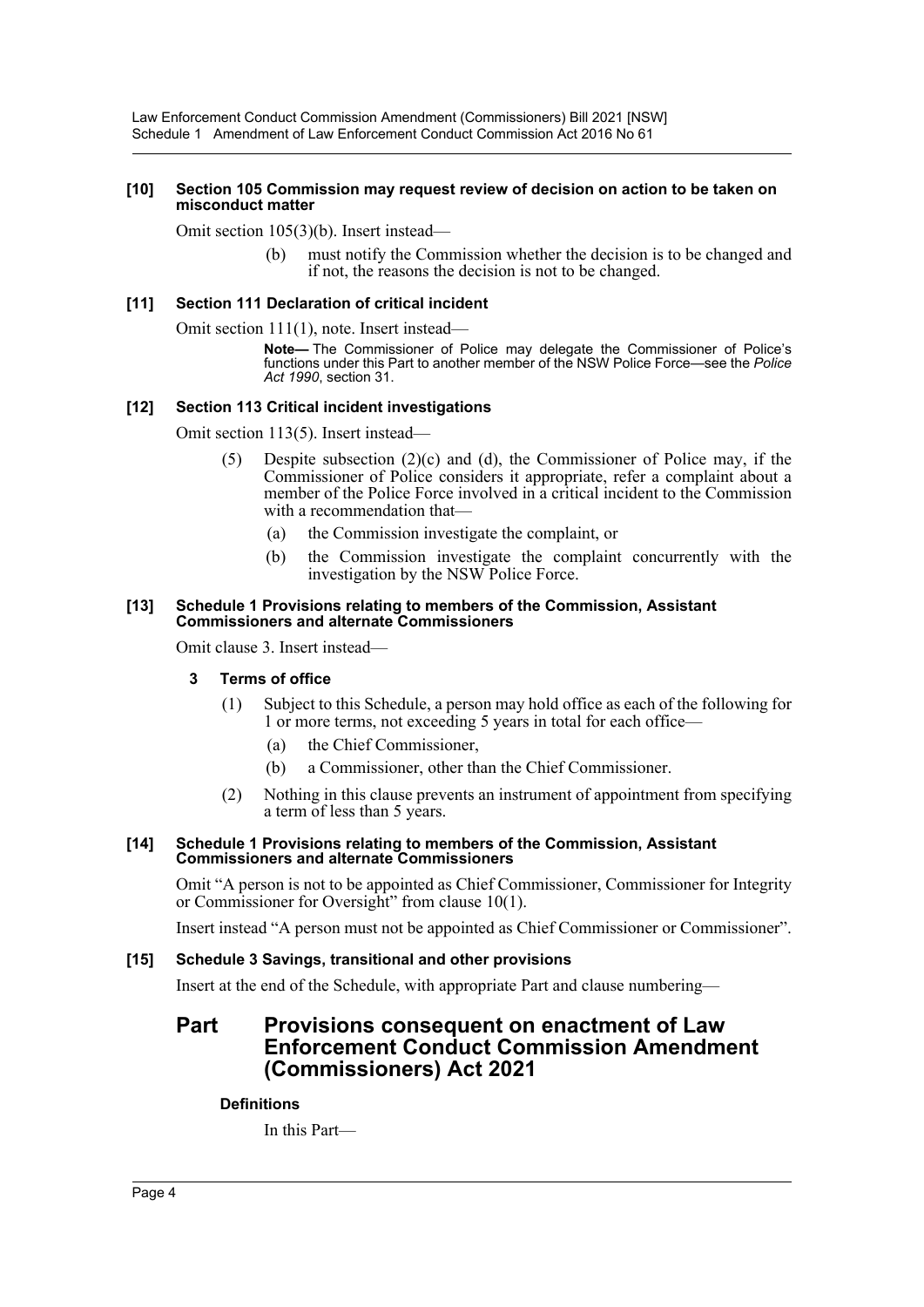*amending Act* means the *Law Enforcement Conduct Commission Amendment (Commissioners) Act 2021*.

*Commissioner for Integrity* means the Commissioner for Integrity referred to in this Act, as in force immediately before the relevant day.

*Commissioner for Oversight* means the Commissioner for Oversight referred to in this Act, as in force immediately before the relevant day.

*new Commissioner* means the other Commissioner referred to in section 18, as amended by the amending Act.

*relevant day* means the day on which the amending Act commences.

#### **Commissioner for Integrity continued as new Commissioner**

On the relevant day, the person holding office as the Commissioner for Integrity is taken to be appointed to the office of the new Commissioner for the balance of the person's term of office.

#### **Powers of Commissioner for Integrity and Oversight regarding matters relating to Commissioner for Integrity and Commissioner for Oversight**

- (1) Anything done or omitted to be done under this Act or another Act by the Commissioner for Integrity or the Commissioner for Oversight is taken to have been done by the new Commissioner.
- (2) Without limiting subclause (1) or another power of the new Commissioner, the new Commissioner may—
	- (a) continue an investigation, inquiry, examination or other matter commenced but not completed by the Commissioner for Integrity or the Commissioner for Oversight, and
	- (b) adopt evidence taken, assessments made or opinions formed by the Commissioner for Integrity or the Commissioner for Oversight.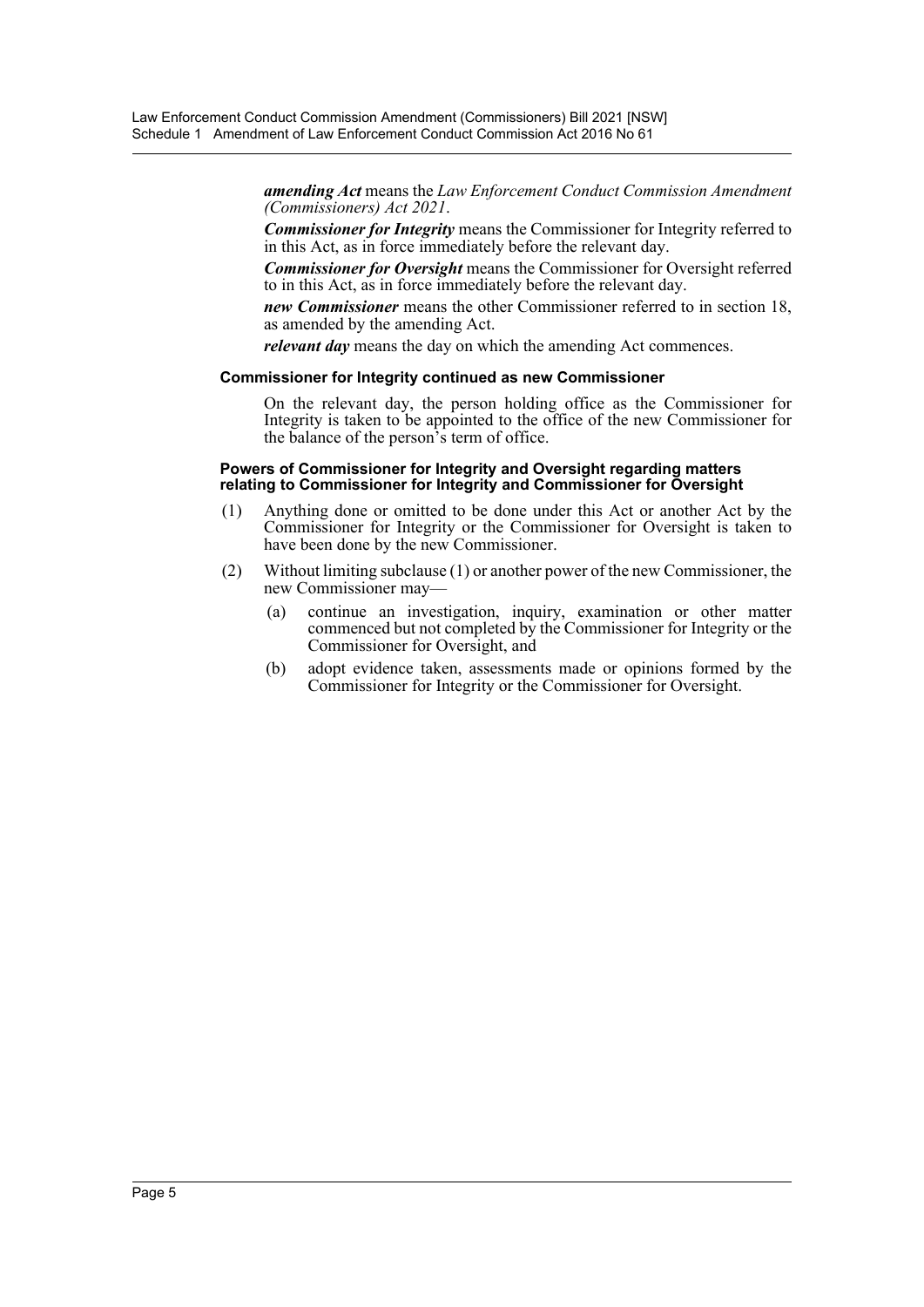# <span id="page-6-0"></span>**Schedule 2 Other consequential amendments**

# **2.1 Law Enforcement and National Security (Assumed Identities) Act 2010 No 73**

# **Section 39 Delegation of chief officer's functions**

Omit "the Commissioner for Integrity" from section 39(4), definition of *senior officer*, paragraph (d).

Insert instead "a Commissioner, not being the Chief Commissioner".

# **2.2 Law Enforcement (Controlled Operations) Regulation 2017**

# **Clause 14 Delegations**

Omit "for Integrity" from clause 14(b). Insert instead ", not being the Chief Commissioner".

# **2.3 Law Enforcement (Powers and Responsibilities) Act 2002 No 103**

# **Section 46C Authority to apply for covert search warrant**

Omit ", or the Commissioner for Integrity," from section 46C(1)(b). Insert instead "or other Commissioner".

# **2.4 Police Act 1990 No 47**

# **Section 121 Interpretation**

Omit ", Commissioner for Integrity and Commissioner for Oversight" from section 121(1), definition of *officers of the LECC*, paragraph (a).

Insert instead "and Commissioner".

# **2.5 Statutory and Other Offices Remuneration Act 1975 (1976 No 4)**

## **Schedule 1 Public offices**

Omit "Full-time Commissioner for Integrity of the Law Enforcement Conduct Commission" and "Full-time Commissioner for Oversight of the Law Enforcement Conduct Commission".

Insert instead "Full-time Commissioner of the Law Enforcement Conduct Commission".